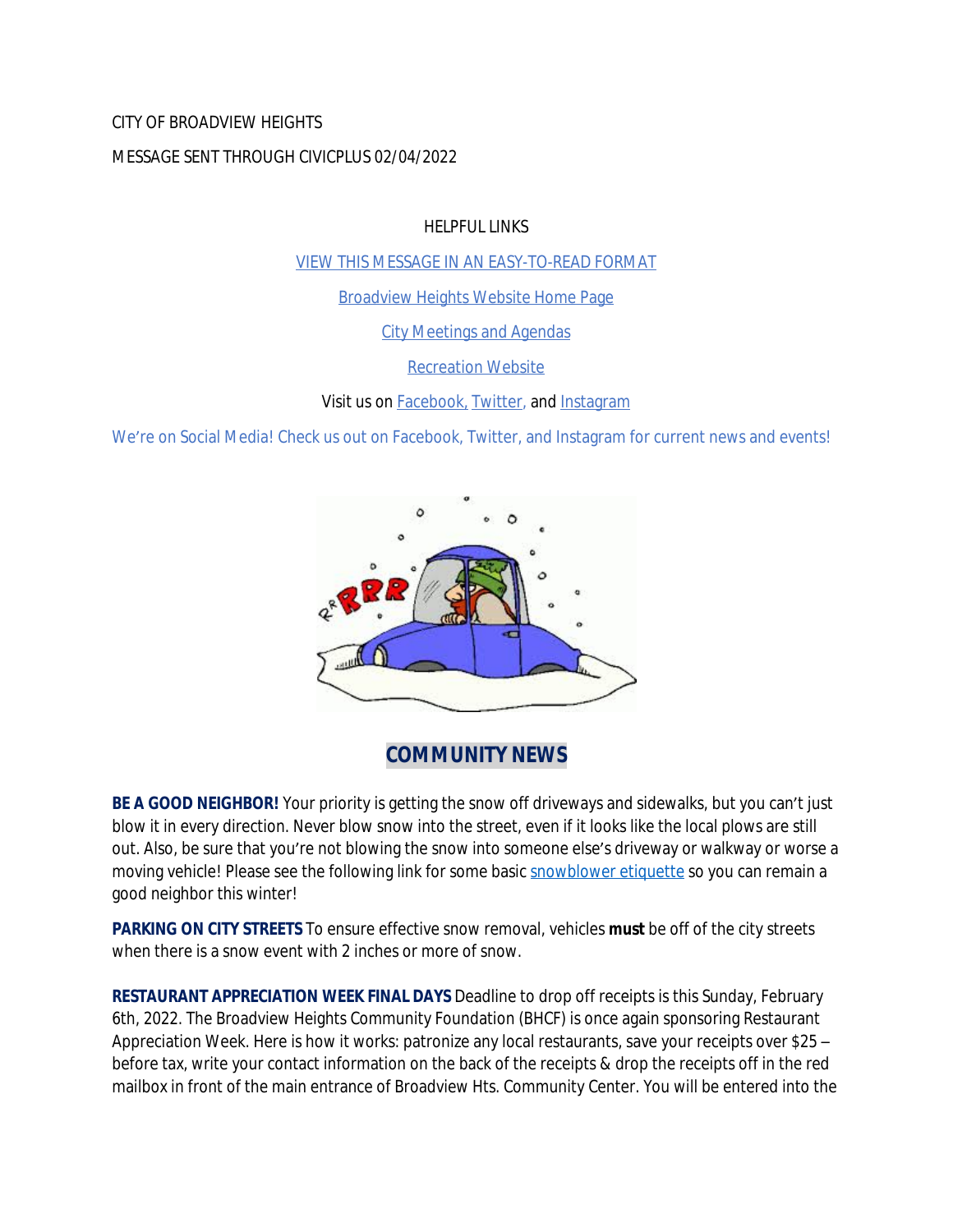raffle to win an Apple Ipad or 4 New Firestone/Bridgestone Tires. Please see the following LINK TO THE CITY WEBSITE for more information.

**AN EVENING WITH ELVIS** February 12th – Country Lakes Party Center – Call 440-526-0216 for details.

**2022 SNOWMAN BUILDING CONTEST** The City of Broadview Heights & the Broadview Heights Community Foundation is holding a contest to find the best snowman builders in the city! For rules and submission information, please visit our website: [https://www.broadview-heights.org/1403/Snowman-](https://www.broadview-heights.org/1403/Snowman-Contest)Contest.

### **CUYAHOGA SOIL AND WATER CONVERSATION DISTRICT** is promoting three events. See below:

- Native Seed, Plant, and Tree/Shrub sale - [www.cuyahogaswcd.org/programs/native-seed-plant](http://www.cuyahogaswcd.org/programs/native-seed-plant-and-treeshrub-sales)and-treeshrub-sales
- Poster Contest - [www.cuyahogaswcd.org/events/2022/04/01/poster-contest-registration](http://www.cuyahogaswcd.org/events/2022/04/01/poster-contest-registration-deadline)deadline
- Master Rain Gardener - [www.cuyahogaswcd.org/events/2022/05/02/master-rain-gardener](http://www.cuyahogaswcd.org/events/2022/05/02/master-rain-gardener)

## **THE CITY OF BROADVIEW HEIGHTS IS ACCEPTING APPLICATIONS**

### **PART TIME POSITIONS:**

Apply online at: <https://www.broadview-heights.org/jobs.aspx>

**PT HUMAN SERVICES DRIVER** Provides transportation services to ambulatory and/or wheelchair residents to and from private homes to the community building, grocery stores and recreational day trip facilities. Position also performs general customer service duties to support the Human Services function. Hours of work are Monday - Friday, 10 – 15 hours/week, with occasional evenings/weekends as needed. Must have current Ohio Driver's license (no CDL), have a clean driving record and background check, and be able to lift up to 35 lbs. Apply [here.](https://www.broadview-heights.org/Jobs.aspx?UniqueId=98&From=All&CommunityJobs=False&JobID=PartTime-Driver-Human-Services-Departmen-134)

**PART TIME HEAD LIFEGUARD** Performs all Lifeguard duties and maintains presence on pool deck when not Lifeguarding; oversees Lifeguards and Water Safety Instructors to ensure duties are completed properly and safety is maintained. Must have current certifications, prior supervisory experience and at least 2 years' experience as a Lifeguard.

**LIFEGUARD** Evening/Weekend and Day Shift positions are currently open. Must hold current Lifeguard Certification. We offer free certification training to be a Water Safety Instructor to our interested Lifeguards. Must be at least 15 years old. Please apply online or contact our Aquatics Manager at [udrinko@broadview-heights.org](mailto:udrinko@broadview-heights.org).

## **RECREATION DEPARTMENT**

**NEW BATTING CAGE** Over the next few weeks, there will be a new batting cage installed in the Auxiliary Gym, more information will be out soon.

**SPRING SOCCER** is right around the corner. Games are scheduled to begin Saturday April 9th and will run for 6 weeks. If you played in the fall you are automatically registered for spring, you don't need to re-register. If you did not play in the fall and want to play in the spring you can register at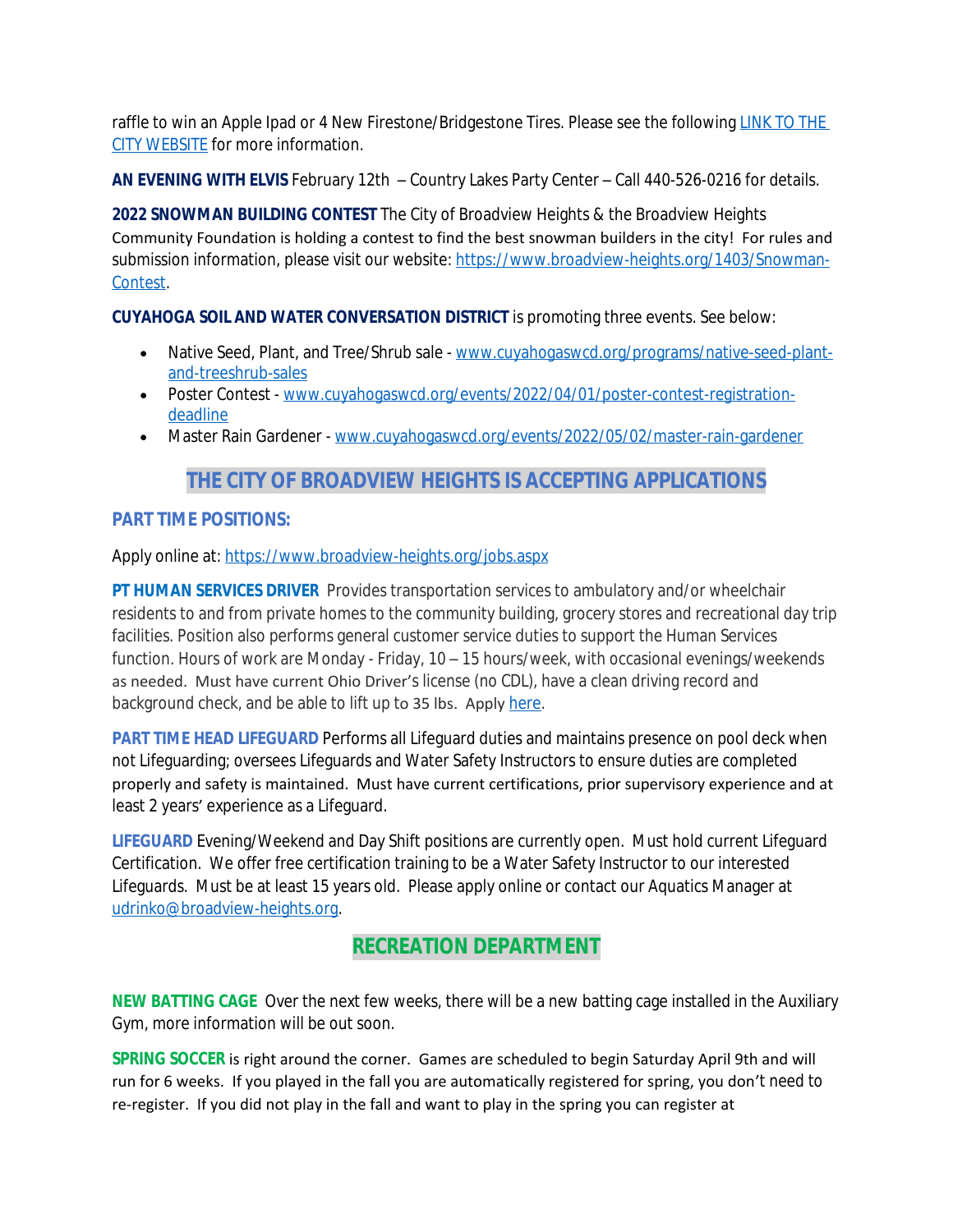www.bhrec.org/register between February 1st and February 28th. If you have additional questions about soccer visit our soccer page on the website at:<https://broadview-heights.org/243/Soccer>

**BASEBALL / SOFTBALL / TEE BALL** registrations are going on now and will close on March 15th. If you do not register by March 15th you are not guaranteed a spot on a team. For more information visit our website at<https://broadview-heights.org/643/Baseball-Softball>

**LIFEGUARDS** We are hiring lifeguards for all shifts, please contact Ursula Drinko at [udrinko@broadview](mailto:udrinko@broadview-heights.org)heights.org for more information.

**SWIM LESSONS** We have swim lessons on Tuesday and Thursday nights and Saturdays respectively. You can register online for the classes.

**DROP-IN'S** Anyone can drop-in to use the Rec Center! If you do not have a membership, cost is \$10.00 a day and you can register and pay online or pay when you come in. You must provide household information in order to drop-in.

**GROUP EXERCISE** We have plenty of group exercise classes for everyone, please check out the days and times online.

**PROGRAMS/MEMBERSHIPS** Please visit us [our website here](https://www.broadview-heights.org/292/Parks-Recreation) for information on current programs, memberships and activities.

#### **CHECK US OUT ON FACEBOOK AND INSTAGRAM!**

#### **CURRENT OPERATING HOURS:**

Monday through Friday 5:30AM – 10:00PM Saturday 7:30AM – 8:00PM Sunday 7:30AM - 6:00PM

### **HUMAN SERVICES DEPARTMENT**

**FREE COVID-19 AT HOME TEST KITS** In December, as the Omicron variant of the Coronavirus led to a spike in cases, the federal government announced it would start mailing [at-home Covid test kits](https://www.nbcnews.com/health/cold-and-flu/startling-americans-feel-increased-anxiety-covid-cases-surge-rcna9415) for free to any U.S. household that requests one. Every home in the U.S. is eligible to order 4 free at- home COVID- 19 tests. Orders will usually ship in 7-12 days. To request your free kits, log on to [www.covidtests.gov](http://www.covidtests.gov) and click on "Order Free At-Home Tests".

**AARP TAX-AIDE PROGRAM** The AARP Tax-Aide Program will NOT be scheduling appointments at the Broadview Heights Human Services Department in 2022 for the 2021 tax year. Due to a shortage of volunteers, they will be taking appointments ONLY at area branches of the Cuyahoga County Public Libraries. Please call the specific branch to schedule an appointment. The Tax-Aide sites in Cuyahoga County are: Brecksville Branch at 9089 Brecksville Rd. (440-526-1102), Middleburg Heights Branch at 16699 Bagley Rd. (440-234-3600), North Royalton Branch at 5071 Wallings Rd. (440-237-3800) and the Parma Branch at 6996 Powers Blvd. (440-885-5362). Availability of appointments is subject to the current status of the Covid-19 pandemic. AARP is anticipating using a drop off process to prepare returns, necessitating a return visit to the site to finalize returns.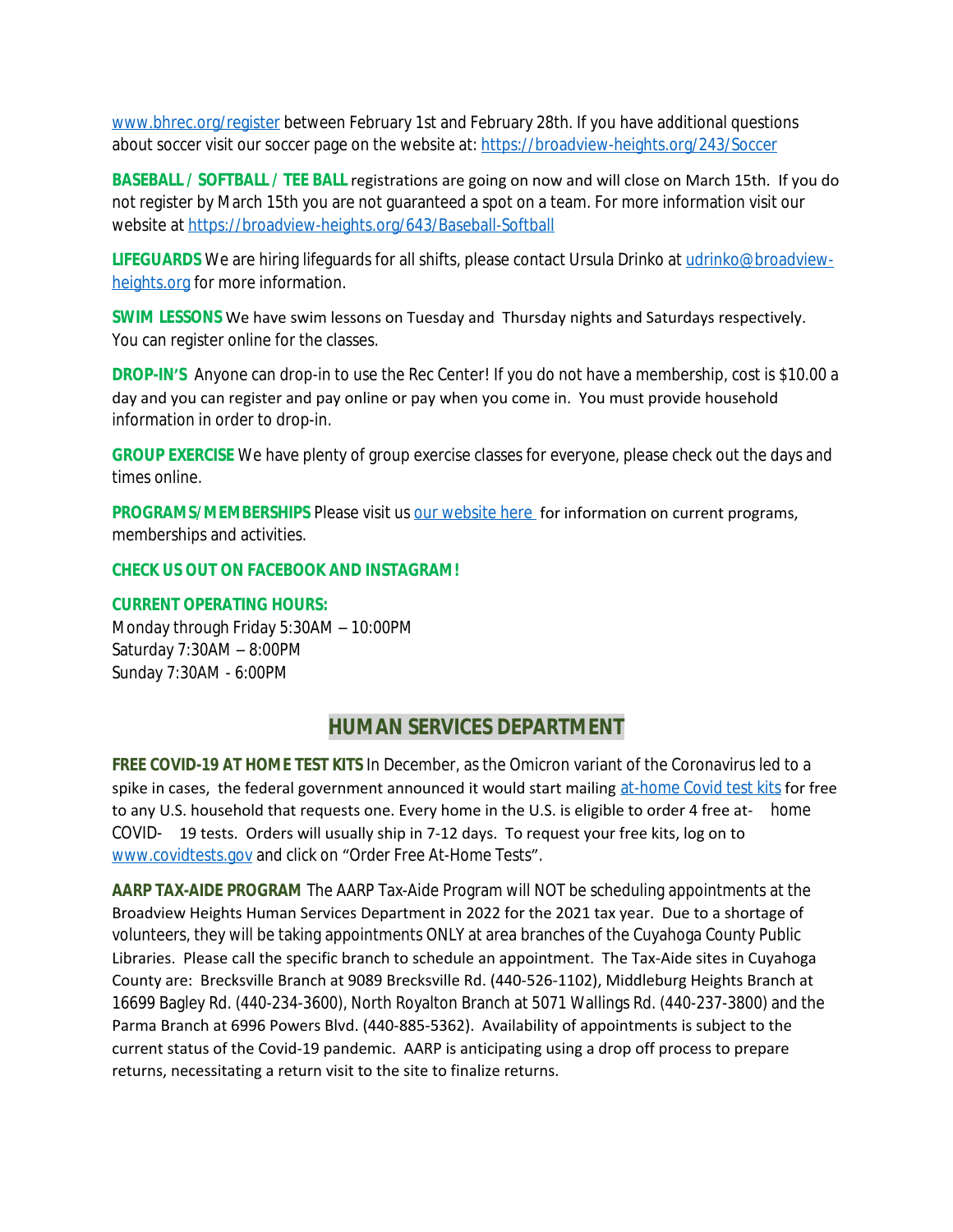**ACTIVITIES ALERT** All Broadview Heights Human Services programming are being offered in person. Please contact the office at 440-526-4074 for an updated list of virtual programming. Please check out the monthly newsletter which can be found on our website under Human Services / Department Newsletter.

**PROTOCOL UPDATE** Due to our case status [CDC COVID Data Tracker](https://covid.cdc.gov/covid-data-tracker/#county-view) and continuing to follow CDC guidelines, we have updated our **HUMAN SERVICES PROTOCOL** to mandating masks be worn at the center for staff and visitors for the Human Services Department.

**COVID-19 VACCINE** Now that the vaccine is more widely accessible, there are many websites and locations where you can register to receive your vaccine. Please contact the Human Services Department if you need help with registering.

## **ENGINEERING DEPARTMENT**

**PRESS RELEASE: CUY WEST ROYALTON ROAD SR 82 RESURFACING** The City of Broadview Heights in cooperation with the Ohio Department of Transportation (ODOT) proposes to resurface West Royalton Road from Seneca Blvd. to the Broadview Heights/North Royalton Corporation Line (approximately .75 miles). The work includes resurfacing, partial/full depth base pavement repairs, sidewalk replacement including ADA curb ramps, drainage improvements, apron improvements, and guardrail replacement. The construction is scheduled to commence in Spring 2023.

The City is seeking comments regarding environmental or social issues related to this project, including, but not limited to, the effect of the project on local residents, cultural resources (archaeological and history/architectural), ecological resources (streams, wetlands, etc.), and regulated materials (dump sites, underground and above ground storage tanks, etc.). Detailed environmental impacts are unknown at this time but could include historical impacts, floodplain impacts, ecological impacts, and could require waterway permits. Additionally, we would appreciate any information you may have on the existence of these features in the project area. Questions and/or comments regarding this project may be directed to Gary Yelenosky, City Engineer, by mail to City of Broadview Heights Engineering Department, 9543 Broadview Road, Broadview Heights, OH 44147, by phone (440) 838-4705, or by email [gyelenosky@broadview-heights.org](mailto:gyelenosky@broadview-heights.org). Comments may be submitted by March 1st, 2022.

**IMPORTANT INFORMATION REGARDING TRAFFIC LIGHTS ON SR 82** The second set of signal heads in each direction is optically programmed to avoid giving conflicting indications to SR 82 traffic and potentially cause a vehicle to run a red light. Generally, whenever the first set of signals for EB or WB 82 traffic turns green, the second set will turn green as well. At the end of the phase, the first set should go to yellow and then red, while the second optically programmed set will remain green and activate the left turn arrows so as to clear out any traffic remaining between Market Place East and Glenwood. The optically programmed heads should only be visible to those vehicles in between the intersections so that vehicles back at the first set of signals do not mistakenly see green indications and think that they are able to proceed forward. Similarly, in instances where there is only side street demand on either Market Place East or Glenwood (but not both), the respective side street will be given a green light along with the downstream optically programmed heads so that vehicles turning right out onto 82 will be able to continue on their way through the adjacent intersection. Again, 82 traffic is seeing red at this time at the first set of signals and we do not want them to be able to see the second set of optically programmed signals which will be displaying green as this could cause them to run their red light. The